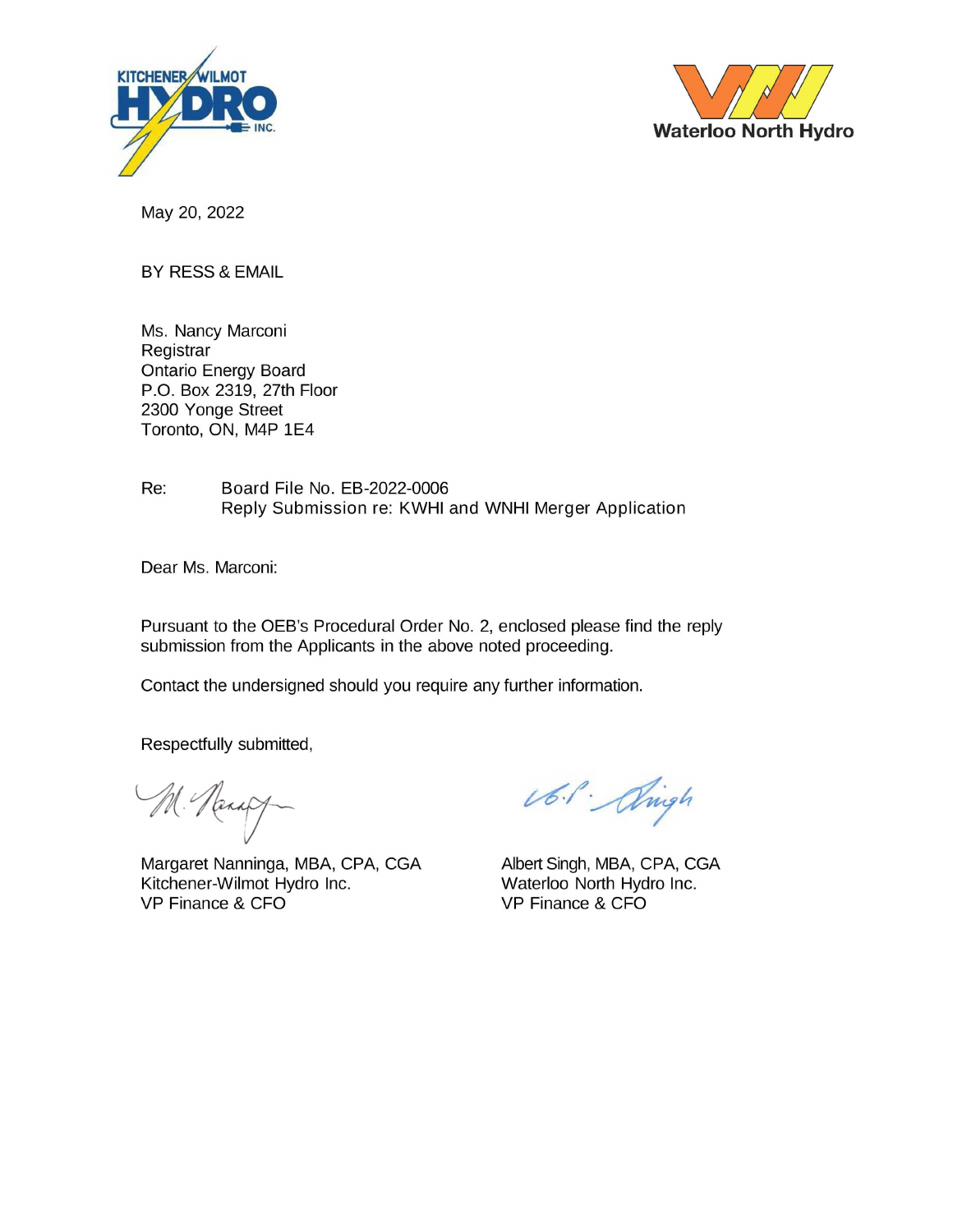### **ONTARIO ENERGY BOARD**

### **Kitchener Wilmot Hydro Inc. and Waterloo North Hydro Inc.**

### **REPLY SUBMISSION**

### **INTRODUCTION**

- 1. What follows are the reply submissions of Kitchener Wilmot Hydro Inc. ("KWHI") and Waterloo North Hydro Inc. ("WNHI") (collectively referred to herein as the "Applicants") for Ontario Energy Board ("OEB" or the "Board") approval and related relief to enable the amalgamation of KWHI and WNHI into a single electricity distribution company (the "Transaction"). The resulting amalgamated distribution company is referred to as "LDC MergeCo".
- 2. The Transaction is forecast to produce annual, ongoing OM&A savings, net of transaction costs, of approximately \$28.8 million over the 10-year rebasing period resulting in distribution rates that will be lower than what they would have been on a stand-alone basis in the absence of the amalgamation. $^\mathrm{1}\,$  $^\mathrm{1}\,$  $^\mathrm{1}\,$  The evidence submitted in this proceeding shows that LDC MergeCo will have lower cost structures and lower distribution rates than what they would have been on a standalone basis beyond the 10-year deferral period.

### **NO HARM TEST**

3. There is agreement among OEB staff and the Intervenors that the Board's "no harm" test is the correct test to be applied for this MAADs Application. In short, if the Transaction has a positive or neutral effect on the attainment of the Board's section 1 statutory objectives, the OEB will approve the amalgamation. The Handbook to Electricity Distributor and Transmitter Consolidations<sup>[2](#page-1-1)</sup> states:

> "To demonstrate 'no harm', applicants must show that there is a reasonable expectation based on underlying cost structures that the costs to serve acquired customers following a consolidation will be no higher than they otherwise would have been."<sup>[3](#page-1-2)</sup>

4. The Applicants submit that the record in this proceeding demonstrates clearly that the Board's "no harm" test is satisfied, and the Transaction is in the public interest, as well as in the best interests of KWHI and WNHI customers. The submissions of

<span id="page-1-0"></span><sup>1</sup> EB-2022-0006, MAADs Application, filed January 31, 2022, p. 42 ("MAADs Application")

<span id="page-1-1"></span><sup>2</sup> OEB *Handbook to Electricity Distributor and Transmitter Consolidations* dated January 19, 2016 ("Consolidation Handbook")

<span id="page-1-2"></span><sup>&</sup>lt;sup>3</sup> Consolidation Handbook, p. 7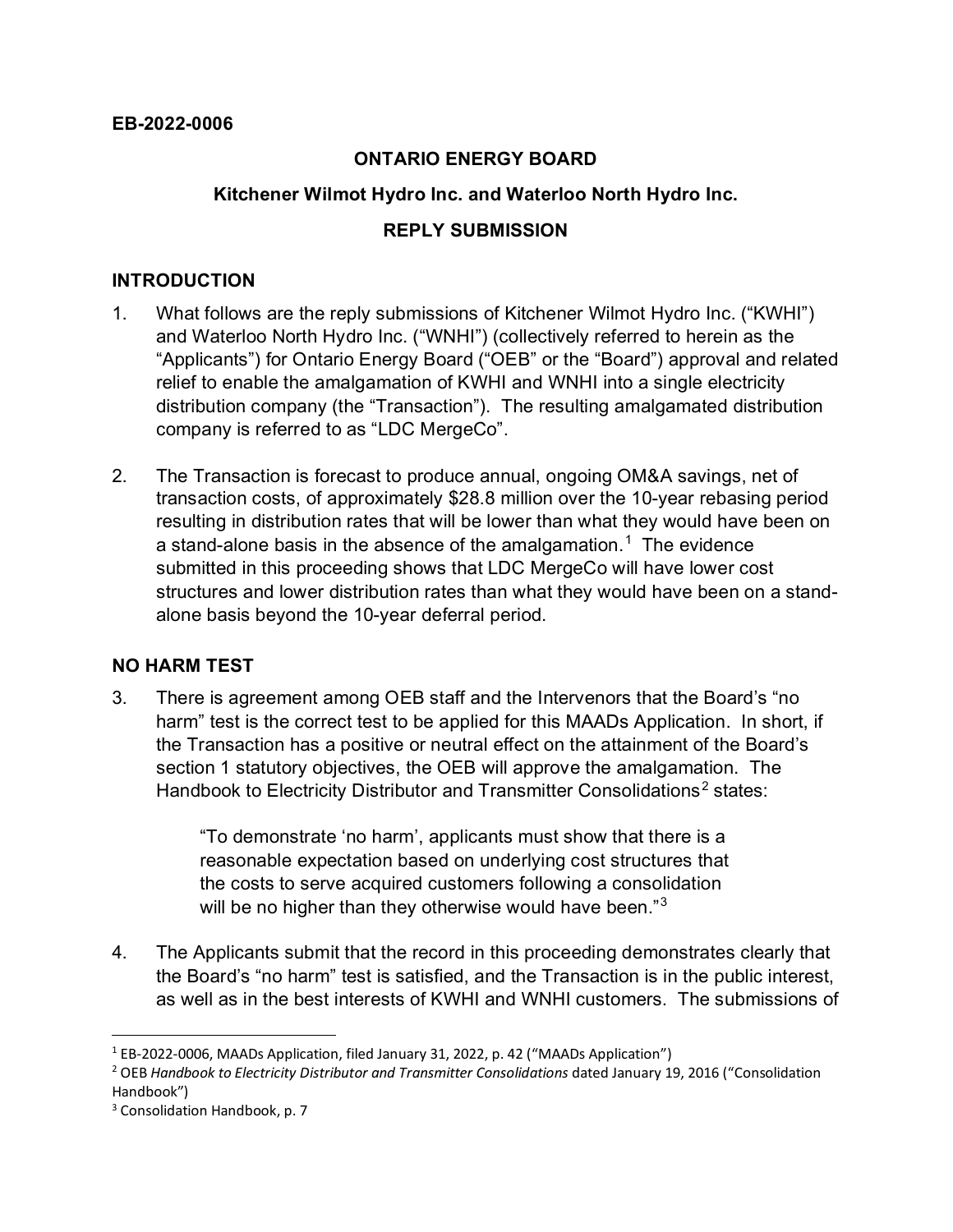OEB staff and the Intervenors have not provided any reasonable basis to amend or alter any of the relief sought by the Applicants, except as described herein. Accordingly, the Board should grant all the relief sought by the Applicants.

## **PRICE**

- 5. SEC submitted that the Applicant's forecast OM&A reductions are achievable and expects the LDC MergeCo may exceed the forecasted savings.<sup>[4](#page-2-0)</sup> OEB staff believes the amalgamation has the potential to deliver benefits to both KWHI and WNHI customers.<sup>[5](#page-2-1)</sup>
- 6. OEB staff have suggested that at the next Cost of Service proceeding for LDC MergeCo, LDC MergeCo should demonstrate how savings have accrued to the individual customers of KWHI and WNHI. $^6$  $^6$  The Applicants understand this to mean that costs incurred during the deferred rebasing period be attributed to legacy rate zones and compared to legacy costs to conclude savings have been accrued to each service territory.
- 7. The Applicants do not agree. This is an unduly onerous task, especially considering that all parties agree with the savings forecast. The legal test for a MAADs application is "no harm". It is not "accrued savings".
- 8. The Applicants wish to merge in order to save costs for customers of both rate territories. Synergies that are achieved may not be attributable to either or only to one service territory. To require the merged entity to maintain separate results for the duration of the deferred rebasing period will result in lower savings than expected due solely to this incremental administrative burden. The burden of the exercise will outweigh the benefit of knowing where savings are ultimately achieved.
- 9. OEB staff also noted the concern that the LDC MergeCo scenario provided by the Applicants may be underestimating the achievable savings.<sup>[7](#page-2-3)</sup>
- 10. Similarly, SEC noted that upcoming retirements, together with employee attrition for duplicated functions, should allow LDC MergeCo to achieve and potentially exceed its OM&A savings projected in the Application.<sup>[8](#page-2-4)</sup>

<span id="page-2-0"></span><sup>4</sup> SEC Submission, p. 2

<span id="page-2-1"></span><sup>5</sup> OEB Staff Submission, p. 11

<span id="page-2-2"></span><sup>6</sup> OEB Staff Submission, p 11

<span id="page-2-3"></span><sup>7</sup> OEB Staff Submission, p. 39

<span id="page-2-4"></span><sup>8</sup> SEC Submission, p. 2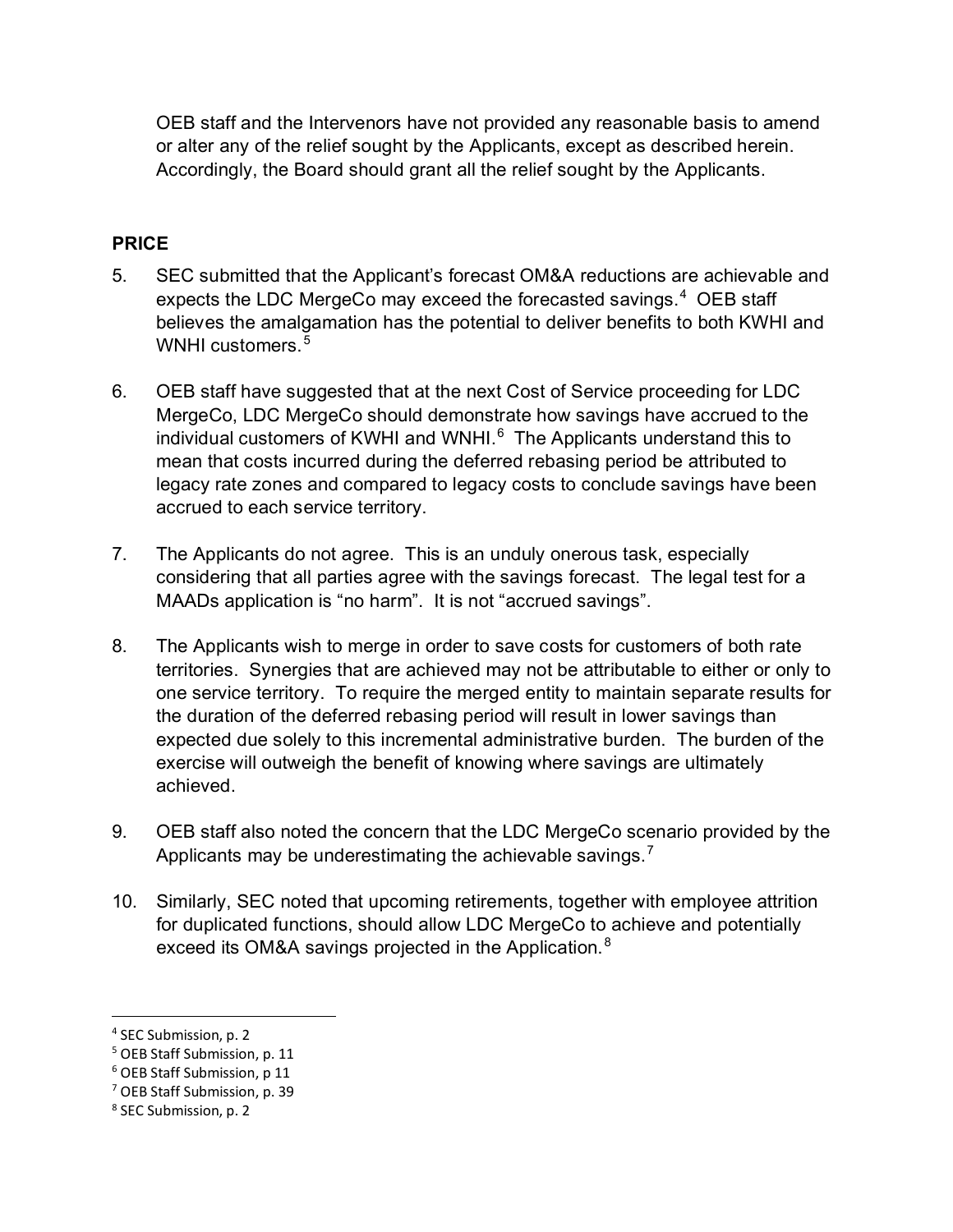- 11. Again, the legal test associated with this MAADs application is a "no harm" test. If the Applicants choose to be conservative and prudent in their savings estimates, that is because it is ultimately the Applicants' reputation that suffers if the estimates turn out to be incorrect. The Applicants do not agree with the suggestions of either SEC or OEB staff. And, in any event, those suggestions are moot. The legal test is "no harm" and clearly the Applicants have satisfied this test.
- 12. It is also important to note that in Year 1 of the merger (2023), LDC MergeCo is expected to incur around \$2.7M in incremental OM&A integration and implementation costs as described in Staff-9 d) and SEC-5.
- 13. Savings and benefits are expected to be achieved in the deferred rebasing period. A rate harmonization period is proposed to allow customers of KWHI rate zone to realize the benefits over a period of time.
- 14. No Intervenor commented on the use of a combined stretch factor for LDC MergeCo. OEB staff noted that they accept the use of a combined stretch factor for LDC MergeCo.

# **ADEQUACY, RELIABILITY AND QUALITY OF ELECTRICITY SERVICE**

15. OEB staff concluded that LDC MergeCo can reasonably be expected to maintain the service quality and reliability standards currently provided by each of the amalgamating utilities.<sup>[9](#page-3-0)</sup> SEC accepts that the Transaction "will at least maintain the reliability in each service territory, if not improve it.<sup>10</sup>" The Applicants agree.

### **IMPACT ON FINANCIAL VIABILITY**

16. OEB staff concluded there would be no adverse effect on the financial viability of the Applicants.<sup>[11](#page-3-2)</sup> The Applicants agree.

# **SPECIAL REQUEST RATE HARMONIZATION**

17. In Section 3.2 of the original MAADs Application, the Applicants sought leave pursuant to Section 78 of the OEB Act to maintain two separate distribution rate zones: one for the KWHI service area and one for the WNHI service area for both the 10-year Deferred Rebasing Period and the Rate Harmonization Period (the "Special Request") further to Section 9.3 of the MPA.

<span id="page-3-0"></span><sup>9</sup> OEB Staff Submission, p. 13

<span id="page-3-1"></span><sup>&</sup>lt;sup>10</sup> SEC Submission, p. 3

<span id="page-3-2"></span><sup>&</sup>lt;sup>11</sup> OEB Staff Submission, p. 15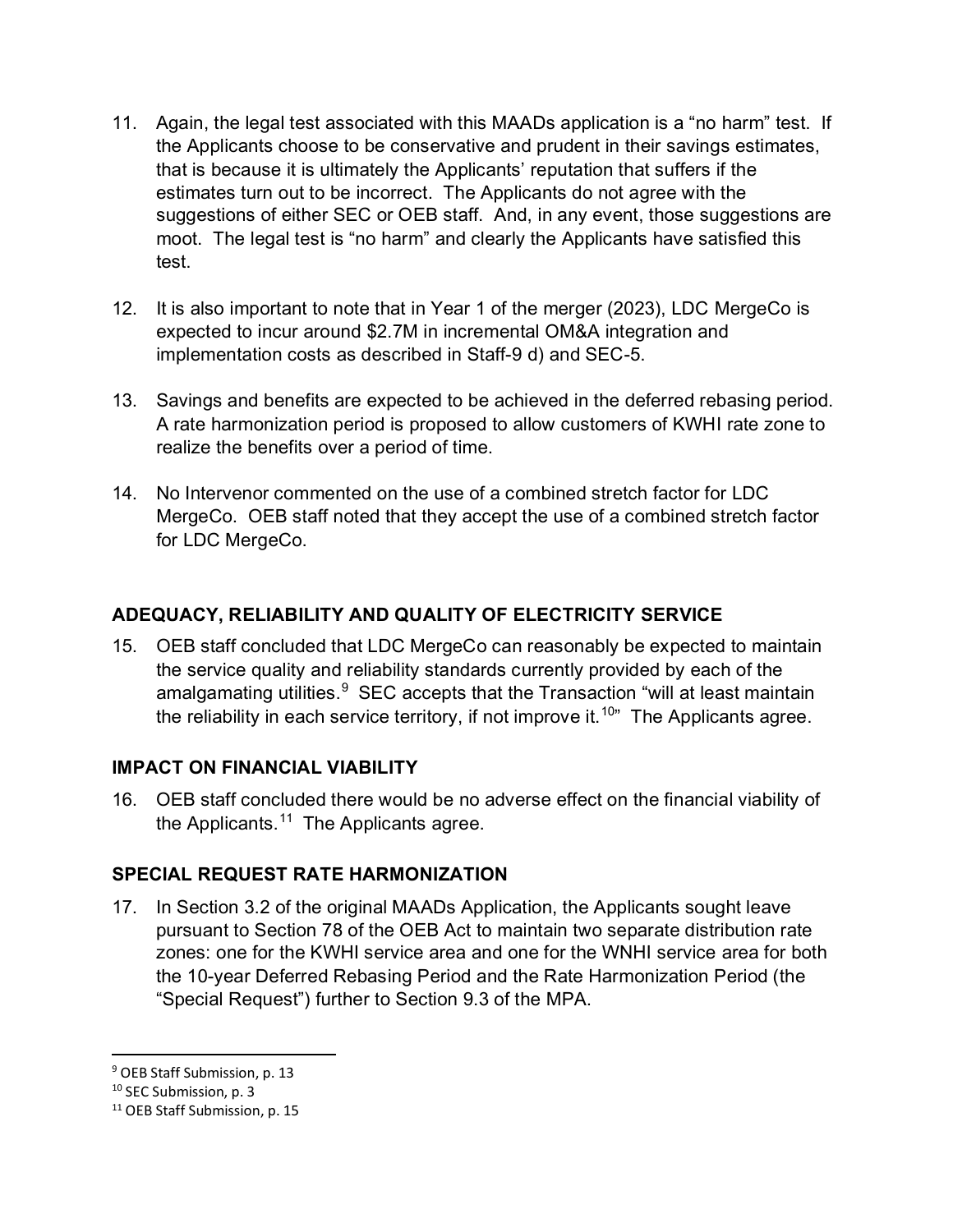- 18. SEC submits this request should not be approved in this proceeding as rate harmonization is a matter for the rebasing application after the end of the deferral period.<sup>[12](#page-4-0)</sup>
- 19. OEB staff does not support the request to maintain two separate rate zones for an additional ten years after the deferred rebasing period ends.<sup>[13](#page-4-1)</sup>
- 20. The Applicants included the "Special Request" in its MAADs Application as a direct result of Section 9.3 of the Merger Participation Agreement ("MPA").

In the event that the KPC Group or Waterloo North Group, as applicable, is of the opinion, acting reasonably, that the OEB Approval decision

- (i) will reduce the sitout period (i.e., the deferred rebasing period) to less than 10 years and/or reduce the expected savings that may be allocated the direct and indirect shareholders of LDC Amalco during the sitout period pursuant to the policies of the OEB, and/or
- (ii) does not approve the continuation of Distribution Rate Zones for a minimum period of 20 years post-Closing, which shall be expressly identified as a separate and distinct head of relief under the order requested in the mergers, amalgamations, acquisitions and divestitures (MAADs) application filed by the Parties pursuant to Section 9.1(a) (in each case, an "**Adverse Determination**"),

either the KPC Group or Waterloo North Group, as applicable, may provide written notice to the other parties of such potential Adverse Determination. The Parties agree to cooperate and negotiate any desirable or required amendments to this Agreement to address a potential Adverse Determination. For clarity, the mergers, amalgamations, acquisitions and divestitures (MAADs) application filed by the Parties pursuant to Section 9.1(a) will seek, over a minimum period of 20 years following Closing, the harmonization of Zone A and Zone B Rates in a fair and reasonable manner for LDC Amalco's customers.

<span id="page-4-0"></span><sup>&</sup>lt;sup>12</sup> SEC Submission, p. 3

<span id="page-4-1"></span><sup>&</sup>lt;sup>13</sup> OEB Staff Submission, p. 37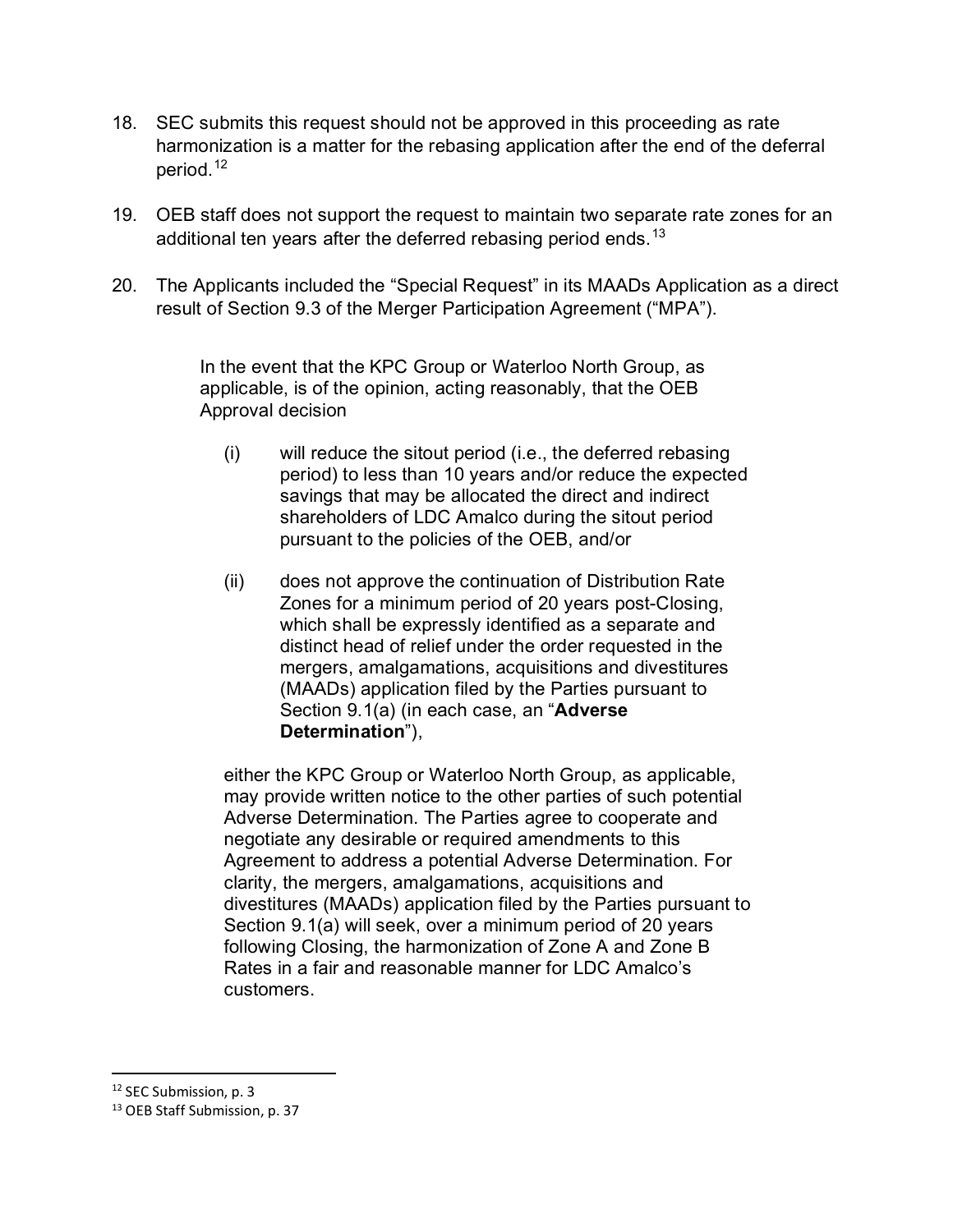- 21. Without approval for the continuation of two rates zones, there may be a finding of "Adverse Determination" within the meaning of Section 9.3 of the MPA and ultimately the parties to the MPA may decide that the merger should not proceed. If this happens, none of the forecasted synergies would occur, and none of the benefits of the proposed transaction will arise.
- 22. In this context, it is important to note that SEC's misunderstanding of the Special Request is unfortunate. The Special Request was to maintain two separate rate zones for a period of time that was defined as the rate harmonization **period**. The Special Request is not a rate harmonization **plan**. The Applicants are not proposing a rate structure or a rate harmonization plan consistent with the requirements of the MAADs Handbook.
- 23. SEC states that approving the request for two rate zones inherently limits the options of future OEB panels. The Applicants respectfully disagree.
- 24. Two separate rate zones for a 10-year period does not necessarily imply that all customer classes will have two separate tariffs for the entirety of the rate harmonization period. A rate class could have the same Tariff in both rate zones while maintaining separate rate zones.
- 25. OEB staff appear to be unclear about this request. If the OEB subsequently determines that harmonization should occur more quickly than 10 years, then the merged entity would simply have OEB approved Tariffs for two separate rate zones where the Tariffs are in all other respects identical.
- 26. Thus, the request to maintain two separate rate zones does not in any way limit the discretion of a future OEB panel. Indeed, all it does is require the maintenance of separate rate zones for an extended period of time when it might not otherwise be necessary based on a subsequent OEB panel's determination on rate harmonization.
- 27. In this context, it is important to note that the Applicants have made the Special Request. Which means the Applicants are willing to bear this administrative burden. In the Applicants' view it is a very small price to pay to satisfy a key condition of the shareholders in the MPA and otherwise avoid the occurrence of an Adverse Determination – and the potential loss of this entire transaction.
- 28. A Rate Harmonization plan covering all rate classes that will be proposed at the time of rebasing may include having the same Tariffs for a rate class. Maintaining two rate zones for the entirety of the Rate Harmonization period does not preclude a rate class in one rate zone having the same or different Tariff than the other Rate zone.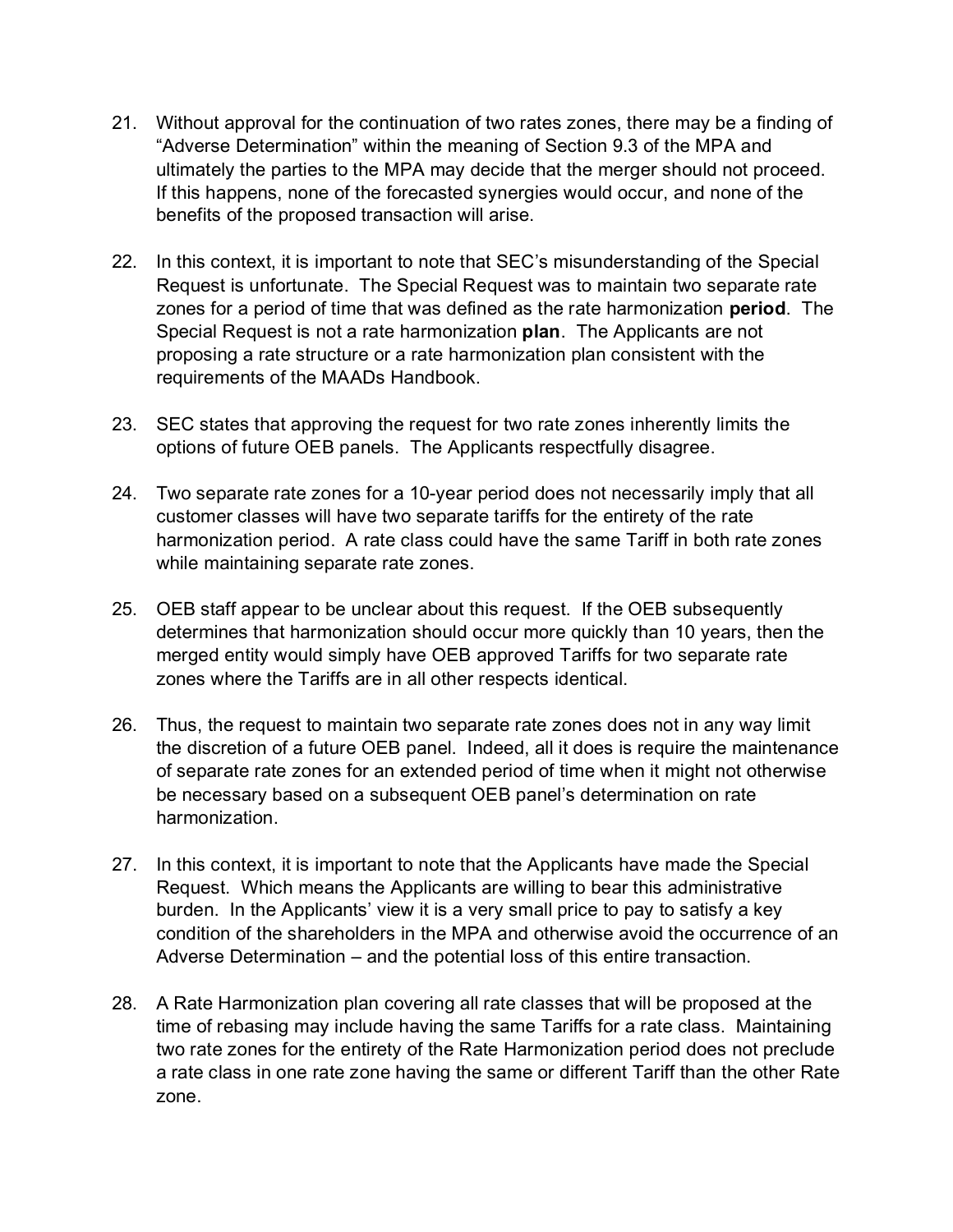## **DEFERRED REBASING PERIOD AND COMMENCEMENT OF EARNINGS SHARING MECHANISMS**

- 29. The Applicants have elected a 10-year deferral period and to implement an ESM for years six (6) through ten (10) of the deferred rebasing following the amalgamation. The proposed ESM will share excess earnings above 300 basis points of the consolidated entity's deemed return on equity ("ROE") on a 50:50 basis with customers. The Applicants proposed that the deemed ROE be computed based on the approved ROE percentages for each of KWHI and WNHI from their last Cost of Service (2020 and 2021 respectively), weighted by the deemed equity component of rate base for KWHI and WNHI, as reported in their respective 2021 RRR filings. OEB staff concluded that the Applicant's ESM framework is consistent with OEB policy.<sup>[14](#page-6-0)</sup>
- 30. OEB staff and the Applicants agree that a consolidated deemed/approved ROE of 8.43% is appropriate.<sup>[15](#page-6-1)</sup>
- 31. As the expected close date of the transaction may not be aligned with a calendar or rate year end, OEB staff have proposed the ESM start exactly five (5) years after the close date.
- 32. The stub period would not be aligned with audited actual financial results. Should the OEB force a mid-year audit, additional resources and costs would be incurred.
- 33. The Applicants take the position that the ESM start date should start January 1 to align with the rate year and the regulatory reporting period.
- 34. As stated, KWHI and WNHI will file separate RRR filings for 2022, as if separate entities.<sup>16</sup> For the year 2022, WNHI will assess its ROE against its approved return. Similarly, KWHI will assess its ROE against its approved ROE. For 2022, WNHI's regulated rate of return is 8.34% and KWHI's regulated rate of return is 8.52%.
- 35. In 2023, LDC MergeCo will file combined RRR filings as a merged entity with a deemed return of 8.43%.
- 36. Assuming a merger date of September 1, 2022, OEB staff proposes a stub year so that LDC MergeCo will be assessed against the deemed ROE of 8.43% for the period of September 1, 2027 – December 31, 2027. However, this is inconsistent with the regulatory filings of both KWHI and WNHI.

<span id="page-6-0"></span><sup>&</sup>lt;sup>14</sup> OEB Staff Submission, p. 20

<span id="page-6-1"></span><sup>&</sup>lt;sup>15</sup> OEB Staff Submission, p. 21

<span id="page-6-2"></span> $16$  Interrogatory Responses, Staff – 25 b)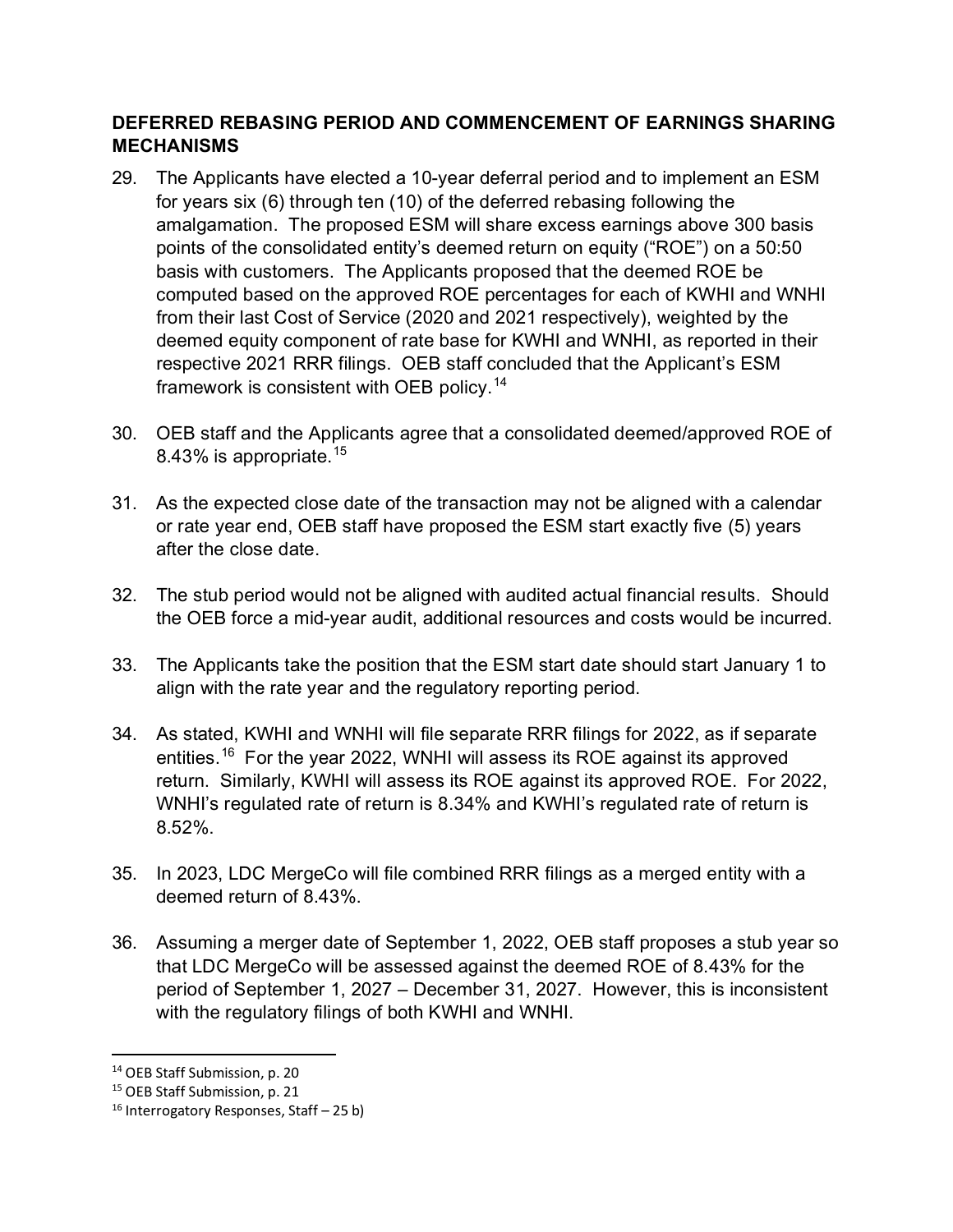37. The Applicants submit the start date should be January 1, 2023, when LDC MergeCo files as a combined entity. In this scenario, the ESM period would begin on January 1, 2028.

> Consolidating entities that propose to defer rebasing beyond five years, must implement an ESM for the period beyond five years.<sup>[17](#page-7-0)</sup>

38. Both the Applicants and OEB staff agree the ESM period would end on December 31, 2032. [18](#page-7-1)

# **ACCOUNT 1592 – CCA CHANGES**

- 39. The Applicants request approval for LDC MergeCo to track the PILs impact of the variance between the unsmoothed accelerated CCA approach agreed to by WNHI in its 2021 Cost of Service Settlement Proposal (EB-2020-0059) and the effective PILs impact of the phase-out/elimination of the accelerated CCA anticipated to begin after 2023, until LDC MergeCo's rebasing. The Applicants propose that the CCA changes sub-account of Account 1592 be used to track these amounts.
- 40. The Applicants note that SEC does not object to the request for the continued use of the account for the WNHI rate zone.<sup>[19](#page-7-2)</sup> However, SEC also suggested that the specific mechanics of the calculation be considered at the next rebasing application since there are multiple methodologies that can be used to calculate the balance. $20$
- 41. Pollution Probe made no comments on this specific request.
- 42. OEB staff also supported the continued use of the account for both WNHI and KWHI legacy rate zones. There was agreement with the proposal to maintain the following sub-accounts: $21$ 
	- a. Sub-Account 1 New balances arising for future PILs differences that will affect LDC MergeCo and are not specific to historical LDCs.
	- b. Sub-Account 2 Waterloo North Hydro Account 1592 balances relating to the wind-down of the AIIP as described in response to SEC-11 and Staff-30.
	- c. Sub-Account 3 Historical Account 1592 balances relating to historical Kitchener-Wilmot Hydro balances as described in response to Staff-31(b).

<span id="page-7-0"></span><sup>&</sup>lt;sup>17</sup> Handbook to Electricity Distributor and Transmitter Consolidations, January 19, 2016, p.16

<span id="page-7-1"></span><sup>18</sup> OEB Staff Submission, p. 23

<span id="page-7-2"></span><sup>&</sup>lt;sup>19</sup> SEC Submission, p. 3

<span id="page-7-3"></span><sup>&</sup>lt;sup>20</sup> SEC Submission, p. 4

<span id="page-7-4"></span><sup>&</sup>lt;sup>21</sup> OEB Staff Submission, p. 24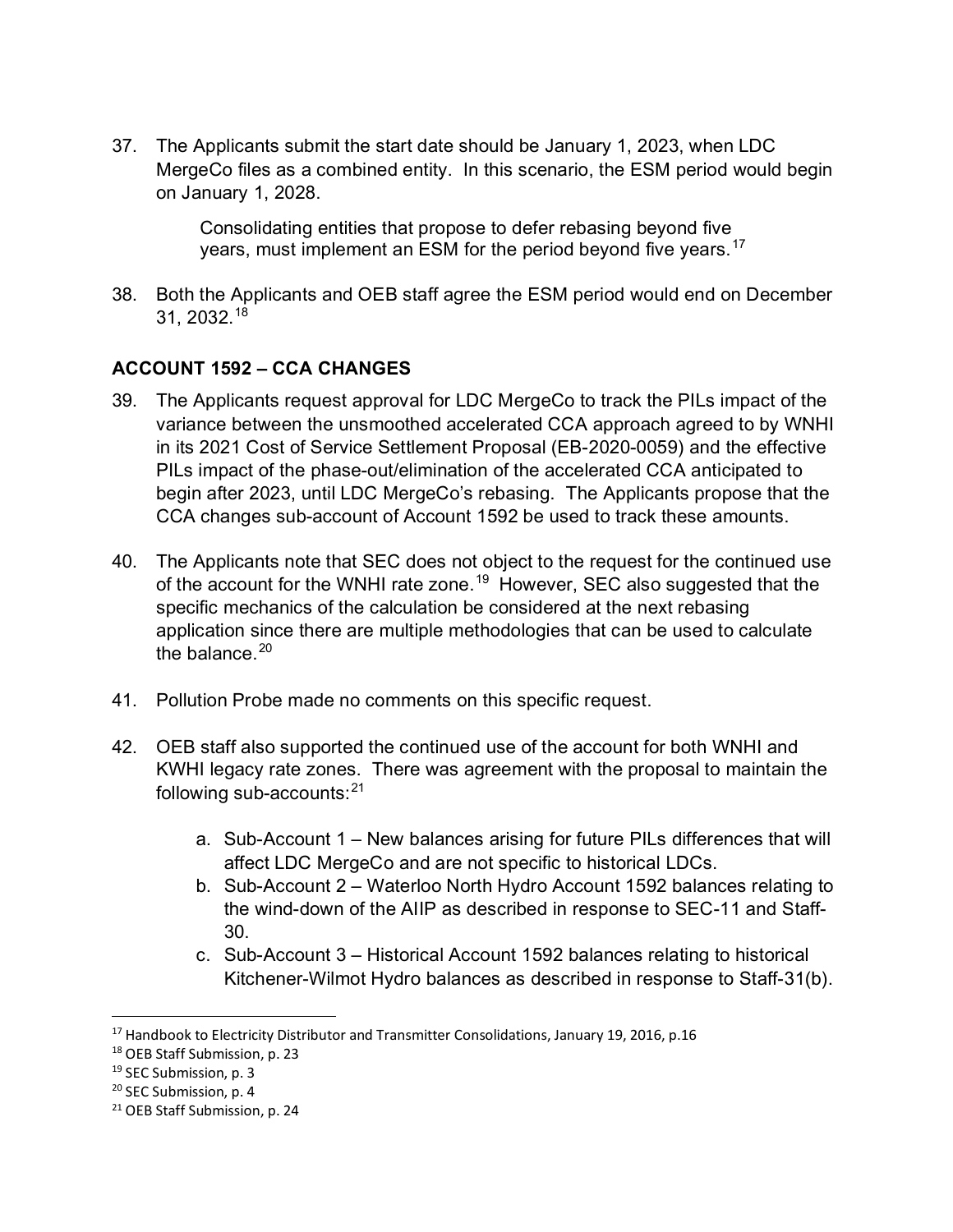OEB staff requested clarification on the expected timelines of reporting the three sub-accounts to the OEB as well as the treatment of the phase-out of accelerated CCA specifically for the KWHI legacy rate zone. Similar to SEC, OEB staff noted that there are alternative methodologies in calculating Account 1592 balances and submitted that the mechanics of the calculation should be reviewed in the proceeding when the sub-account is brought forth for disposition, and not in the current proceeding.

- 43. *Mechanics of Sub-Account:* The Applicants agree that the mechanics of the calculation of the 1592 sub-account related to the phase-out of the accelerated CCA should not be determined in this Application. Rather, the mechanics can be reviewed when the balance is brought forth for disposition when all relevant factors are known in a future application.
- 44. *Sub-Account for AIIP CCA Phase-Out for KWHI:* The Applicants did not propose a separate sub-account to record the differences between the PILs in rates and the PILs with the phasing out of accelerated CCA specifically for the KWHI legacy rate zone. This was omitted as the Applicants were operating under the assumption that balances would be calculated using the approved capital additions embedded in KWHI's last rebasing rate application. However, as discussed above, the Applicants agree that there are other methodologies that may be used to calculate the balances and some unknown factors such as possible amendments to the phase-out period. Therefore, the Applicants agree with OEB staff that Account 1592 should continue to be available to KWHI to record the differences between the PILs in rates and the actual PILs calculated with the phasing out of the accelerated CCA. These amounts would be recorded in Sub-Account 3 as described above.
- 45. *Expected Timelines of Reporting and Disposition:*
	- a. Sub-Account 1 As stated in the initial Application and confirmed by OEB staff, Sub-Account 1 will not be requested for disposition until LDC MergeCo's next Cost of Service Application.
	- b. Sub-Account 2 OEB staff submits that, OEB policy is that generally Group 2 balances are disposed in cost of service proceedings, given that they require a prudence review. [22](#page-8-0) However, noting efficiency and timeliness, OEB staff also submits the Applicants should concentrate their Group 2 reviews at the mid-point of the deferred rebasing period, and then again at the first consolidated rebasing application.<sup>[23](#page-8-1)</sup> The Applicants agree that a review of Sub-Account 2 during an IRM application at the end

<span id="page-8-1"></span><span id="page-8-0"></span><sup>22</sup> OEB Staff Submission, p. 25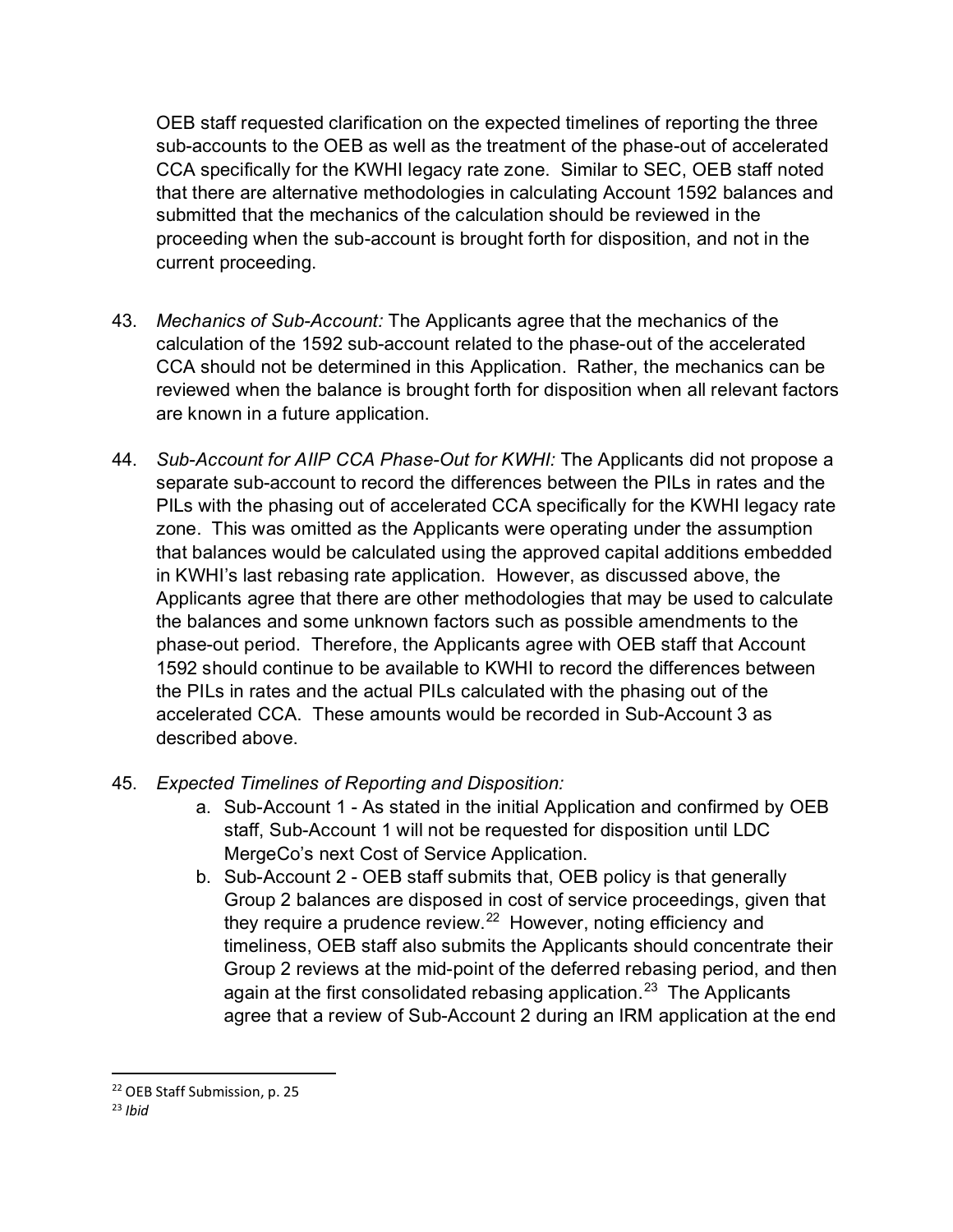of year five (5) of the deferred rebasing period is an efficient and effective way to allocate amounts between the legacy rate zone customers.

- c. Sub-Account 3 The Applicants agree that this credit balance be returned to KWHI's customers sooner than at rebasing. The Applicants believe that a review of this sub-account should occur at the same time as Sub-Account 2 above.
- 46. *Stub Period Consideration* OEB staff submits that "any stub period(s) should also be taken into consideration when calculating Account 1592 balances."<sup>[24](#page-9-0)</sup> The Applicants note that, upon amalgamation, there will be a deemed year-end for KWHI and WNHI for tax purposes in 2022. Unless the AIIP factor is adjusted ahead of schedule, the tax treatment for 2022 will be consistent with what is embedded in rates for both legacy rate zones. Therefore, no entries to the 1592 sub-accounts should be required in 2022. The Applicants agree to consider stub period implications during the review of the sub-accounts as proposed above.

# **ICM REQUIREMENT FOR DISTRIBUTION SYSTEM PLAN ("DSP")**

- 47. Currently, KWHI's legacy DSP covers the period from 2020 to 2024, with WNHI's legacy DSP covering the period 2021 to 2025. The evidence of the Applicants is that material changes to their capital plans are not expected because of the merger.
- 48. LDC MergeCo proposed that if an Incremental Capital Module ("ICM") Application is filed for either service territory after 2025, LDC MergeCo would file a combined DSP. $^{25}$  OEB staff agreed with the LDC MergeCo proposal.  $^{26}$  $^{26}$  $^{26}$
- 49. Pollution Probe suggests LDC MergeCo file a DSP and a Business Plan prior to the end of the deferral period.<sup>[27](#page-9-3)</sup> The Applicants do not agree. In its December 1, 2021, letter the OEB issued guidance that confirms the added cost and burden associated with filing a DSP.<sup>[28](#page-9-4)</sup> The Applicants submit that the OEB's policies with respect to consolidations already indicate when a DSP would be necessary and that no commitment to an earlier filing is warranted. Similarly, the filing with the OEB of a Business Plan during the deferred rebasing period appears to be a "make work" project with no meaningful outcomes anticipated.

<span id="page-9-0"></span><sup>&</sup>lt;sup>24</sup> OEB Staff Submission, p. 25

<span id="page-9-1"></span><sup>25</sup> EB-2022-0006 Interrogatory Response SEC - 10

<span id="page-9-2"></span><sup>&</sup>lt;sup>26</sup> OEB Staff Submission, p. 14

<span id="page-9-3"></span><sup>&</sup>lt;sup>27</sup> Pollution Probe Submission p. 3

<span id="page-9-4"></span><sup>&</sup>lt;sup>28</sup> OEB, Applications for 2023 Electricity Distribution Rates, December 1, 2021, p. 3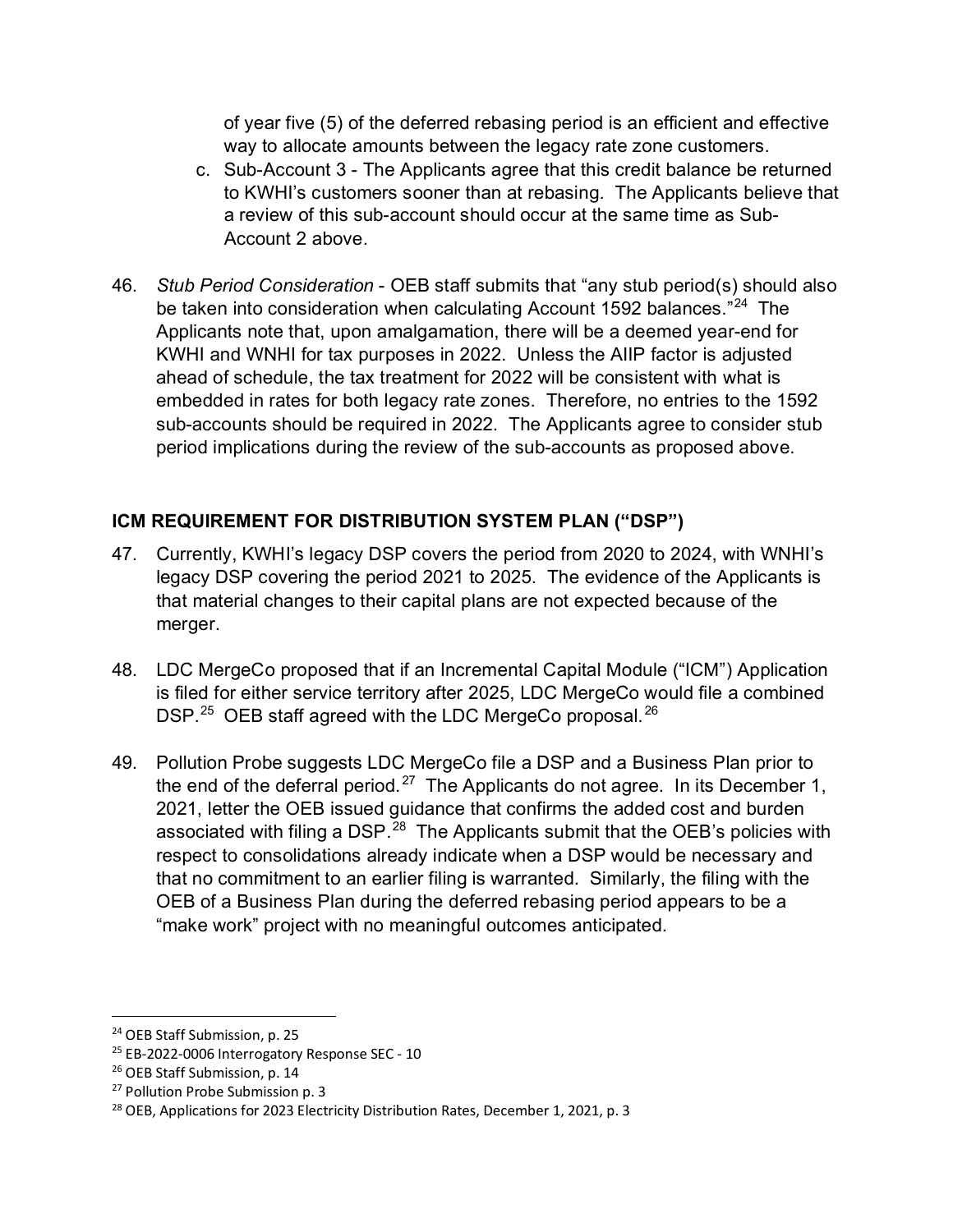# **GROUP 1 AND 2 DEFERRAL AND VARIANCE ACCOUNTS**

- 50. In Section 6.3 of the MAADs Application, the Applicants requested that LDC MergeCo be granted approval to continue to track costs to the existing regulatory and deferral and variance accounts currently approved by the Board for KWHI and WNHI, and the variance accounts be held separately by rate zone during the 10 year deferred rebasing period.
- 51. Further, in the responses to Interrogatories, the applicants suggested they would be amenable to combining Group 1 Accounts sooner, if required.<sup>[29](#page-10-0)</sup>
- 52. OEB staff supports the consolidation of Group 1 accounts as soon as it is practical to increase regulatory efficiencies and synergies. $30$  OEB staff submitted that the Applicants should provide a plan for consolidated Group 1 balances and discuss any implications in doing so in the IRM application that sets rates for the rate year that coincides with the effective dates of the consolidated balances.
- 53. The Applicants agree with this proposal. The Applicants will bring forward a plan for consolidation of Group 1 balances in an IRM application. Consolidation of the balances will take place at the start of a rate year.
- 54. The host / embedded distributor relationship will continue until the next Cost of Service Application. Currently KWHI charges WNHI for distribution and Retail Transmission Service Rates ("RTSRs"). KWHI is charged Uniform Transmission Rates ("UTRs") by the IESO for all customers including the Embedded Distributor. As part of the consolidation process, distribution revenue recorded by KWHI, and the LV charges recorded by WNHI will be eliminated. Variance amounts will still be recorded on the differences between the UTRs and the RTSRs for KWHI, and the Low Voltage Service rate and the LV charges in WNHI. This will continue to be tracked and disposed of as per current procedures until the next Cost of Service Application.
- 55. The host / embedded distributor relationship will need to continue as the rates charged by KWHI were determined at its last Cost of Service Application, based on an allocation of costs.
- 56. OEB staff submit that the Applicants file for disposition of material Group 2 balances after year five (5) of the deferred rebasing period.<sup>[31](#page-10-2)</sup> OEB staff further

<span id="page-10-0"></span><sup>&</sup>lt;sup>29</sup> EB-2022-0006, Interrogatory Responses, Staff -32

<span id="page-10-1"></span><sup>&</sup>lt;sup>30</sup> OEB Staff Submission, p. 27

<span id="page-10-2"></span><sup>&</sup>lt;sup>31</sup> OEB Staff Submission, p. 28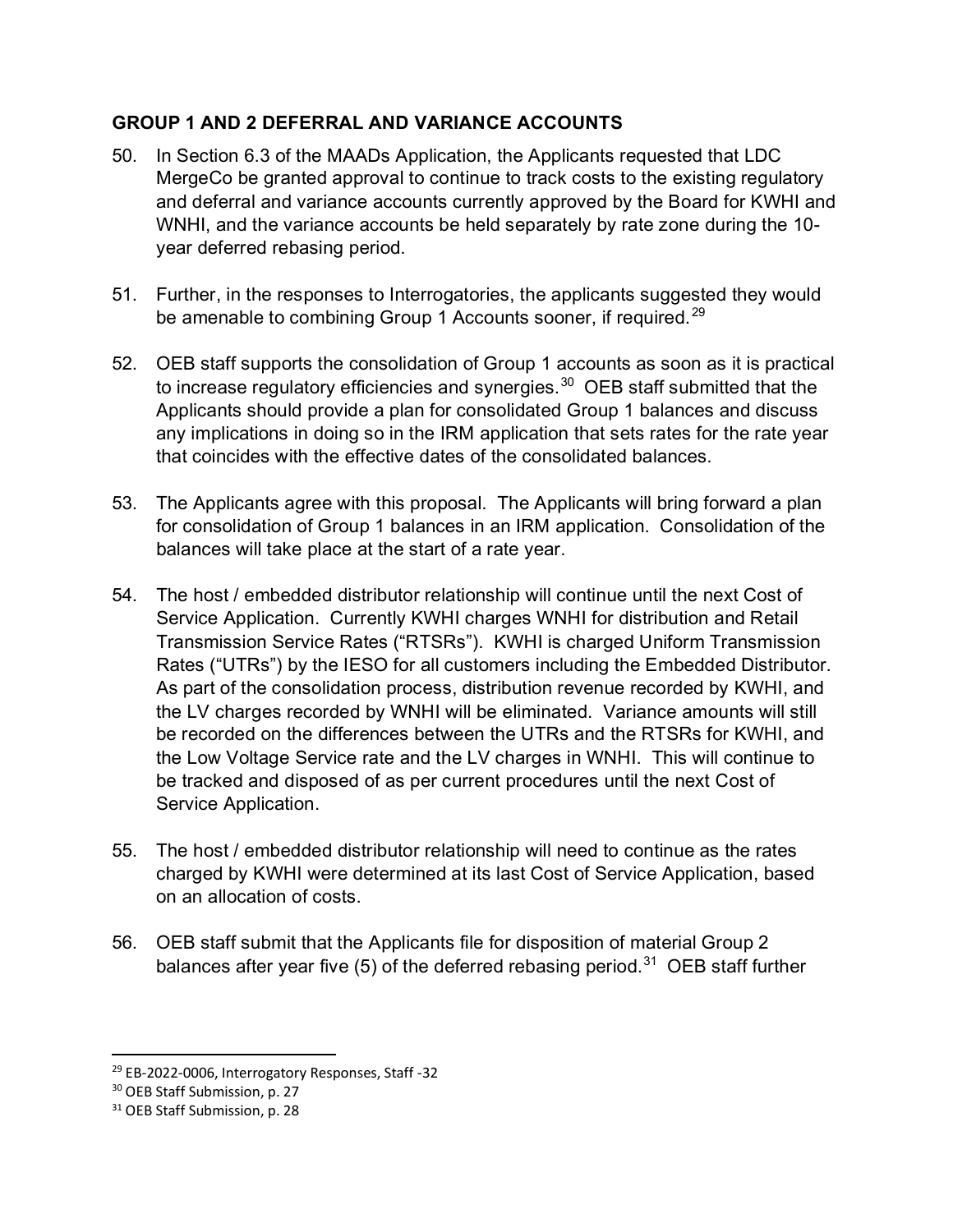submits that Group 2 accounts should be held separately by rate zone during the ten year deferred rebasing period.<sup>[32](#page-11-0)</sup>

- 57. The Applicants support OEB staff's position.
- 58. Specifically, the accounts to be disposed of would include the balance KWHI holds in account 1592, and the balances KWHI and WNHI expect to accumulate in Account 1508, Pole Attachment Revenue Variance.

# **ACCOUNTING POLICY CHANGES**

- 59. OEB staff submitted that a deferral account should be established to track the rate base impact over the deferred rebasing period of actual differences arising from the alignment of WNHI's accounting policies to that of KWHI's, particularly with respect to the rates of depreciation.<sup>[33](#page-11-1)</sup>
- 60. The Applicants note that there is no difference in the policies of KWHI and WNHI. Accounting policies for each entity are listed in the financial statements of each company and presented as attachments M and N of the original MAADs Application. A summary of the policies is shown in the following table:

<span id="page-11-0"></span><sup>32</sup> OEB Staff Submission, p. 29

<span id="page-11-1"></span><sup>33</sup> OEB Staff Submission, p. 30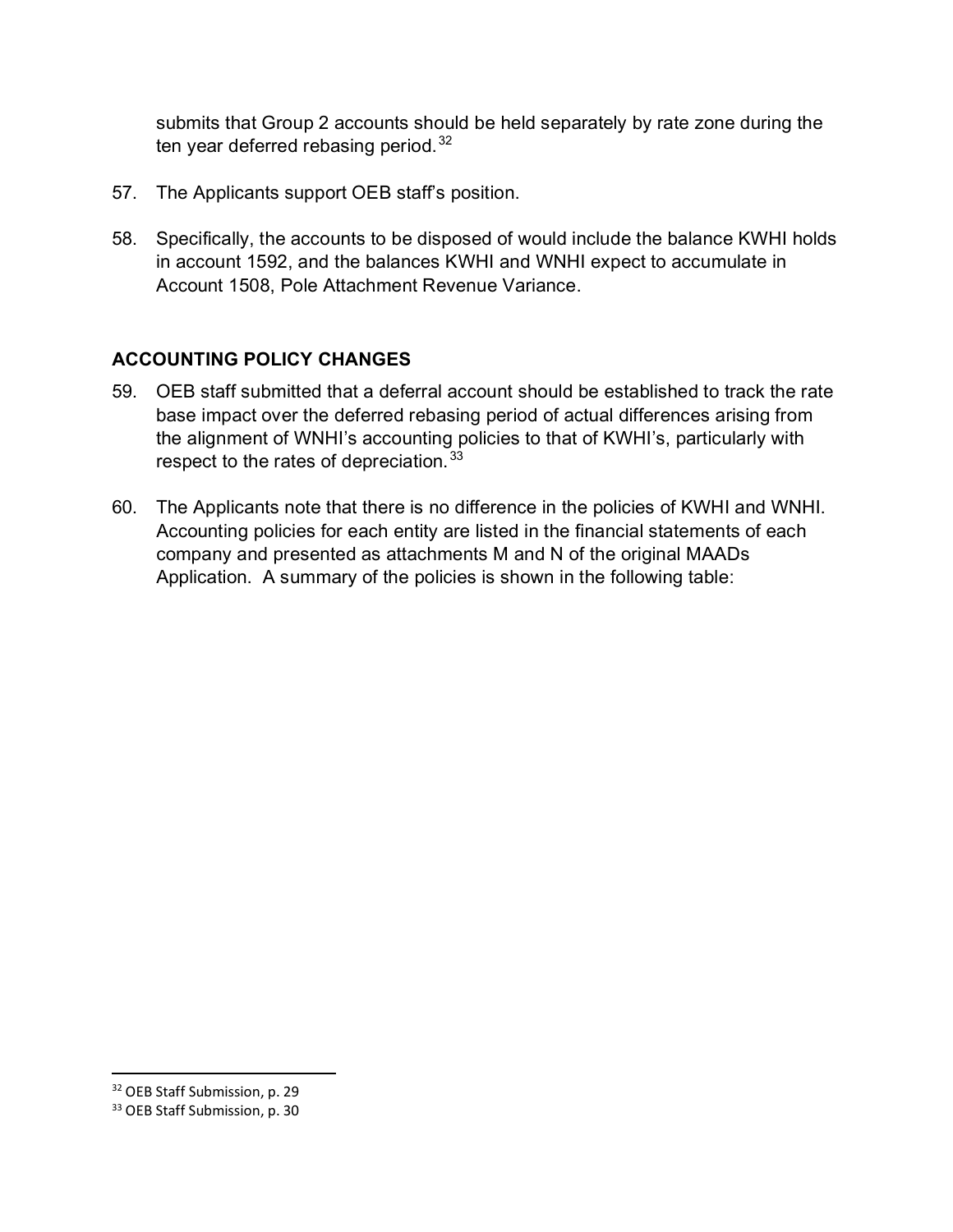| <b>Significant Accounting Policy</b>  | 2020 FS Note Reference |             | Comparison     |
|---------------------------------------|------------------------|-------------|----------------|
|                                       | <b>KWHI</b>            | <b>WNHI</b> |                |
|                                       |                        |             |                |
| <b>Financial instruments</b>          | 3(a)                   | 3(a)        | No differences |
|                                       |                        |             |                |
| Revenue recognition                   | 3.(b)                  | 3.(b)       | No differences |
| Inventory                             | 3.(c)                  | 3.(c)       | No differences |
| Property, Plant and Equipment         | 3.(d)                  | 3.(d)       | No differences |
| Intangible Assets                     | 3(e)                   | 3(e)        | No differences |
| Impairment                            | 3.(f)                  | 3.(f)       | No differences |
| Provisions                            | 3.(g)                  | 3.(g)       | No differences |
| Regulatory deferral accounts          | 3.(h)                  | 3.(h)       | No differences |
| Employee post-employment benefits     | 3.(i)                  | 3.(i)       | No differences |
| Deferred revenue and assets           | 3.(j)                  | N/A         | No differences |
| transferred from customers            |                        |             |                |
| Leased assets                         | 3.(k)                  | N/A         | No differences |
| Finance (Interest) income and finance | 3.(1)                  | 3.(j)       | No differences |
| (interest) costs                      |                        |             |                |
| Corporate income taxes                | 3(m)                   | 3.(k)       | No differences |

- 61. The Applicants agree that any material impacts arising from changes in accounting policy should be recovered from or refunded to customers.
	- a. The Applicants would like to reiterate that useful lives used for depreciation purposes are **accounting estimates, not accounting policies**.
	- b. Therefore, there is no obligation under IFRS for WNHI to adopt KWHI's depreciation rates, or vice versa. OEB staff's comment, "... OEB staff is unable to conclude at this time that there would be an immaterial impact on LDC MergeCo from Waterloo North Hydro adopting the depreciation rates of Kitchener-Wilmot Hydro<sup>[34](#page-12-0)</sup>" appears to be assuming that all assets in the merged entity will follow KWHI's depreciation rates embedded in its most recent rate application.
	- c. This may not be the case. As stated previously, LDC MergeCo will review depreciation rates in 2022 (as they would do every year) and will apply any changes in estimate, if necessary, on a prospective basis (as they would also do every year). This process does not change as a result of the proposed merger.

<span id="page-12-0"></span><sup>&</sup>lt;sup>34</sup> OEB Staff Submission, p. 31